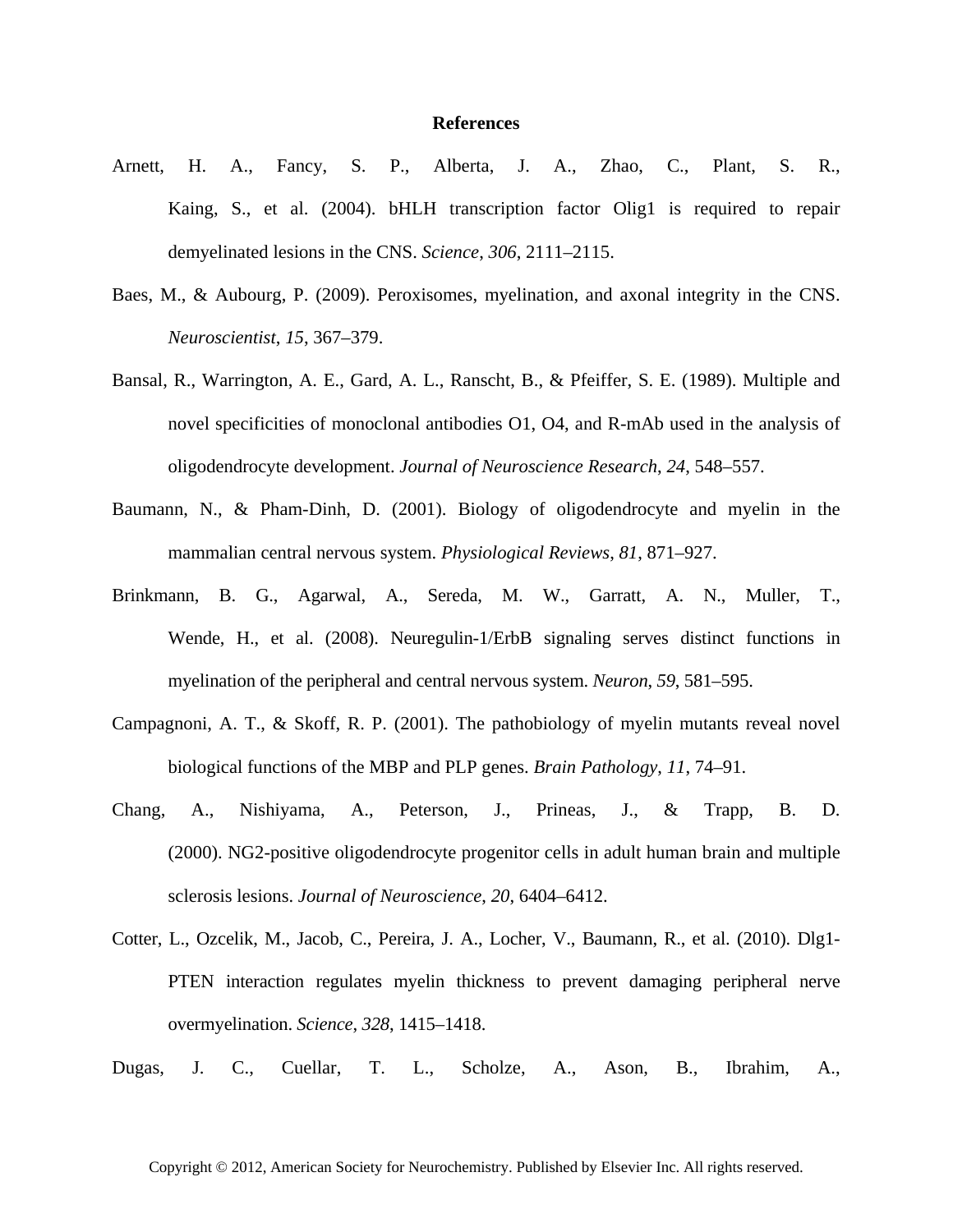Emery, B., et al. (2010). Dicer1 and miR-219 are required for normal oligodendrocyte differentiation and myelination. *Neuron*, *65*, 597–611.

- Duncan, I. D., Lunn, K. F., Holmgren, B., Urba-Holmgren, R., & Brignolo–Holmes, L. (1992). The taiep rat: A myelin mutant with an associated oligodendrocyte microtubular defect. *Journal of Neurocytology*, *21*, 870–884.
- Eichberg, J., & Iyer, S. (1996). Phosphorylation of myelin protein: Recent advances. *Neurochemical Research*, *21*, 527–535.
- Emery, B. (2010). Regulation of oligodendrocyte differentiation and myelination. *Science*, *330*, 779–782.
- Flores, A. I., Narayanan, S. P., Morse, E. N., Shick, H. E., Yin, X., Kidd, G., et al. (2008). Constitutively active Akt induces enhanced myelination in the CNS. *Journal of Neuroscience*, *28*, 7174–7183.
- Fyffe-Maricich, S. L., Karlo, J. C., Landreth, G. E., & Miller, R. H. (2011). The ERK2 mitogen– activated protein kinase regulates the timing of oligodendrocyte differentiation. *Journal of Neuroscience*, *31*, 843–850.
- Gamble, H. J., & Breathnach, A. S. (1965). An electron–microscope study of human foetal peripheral nerves. *Journal of Anatomy*, *99*, 573–584.
- Goebbels, S., Oltrogge, J. H., Kemper, R., Heilmann, I., Bormuth, I., Wolfer, S., et al. (2010). Elevated phosphatidylinositol 3,4,5-trisphosphate in glia triggers cell-autonomous membrane wrapping and myelination. *Journal of Neuroscience*, *30*, 8953–8964.
- Hardy, R. J. (2004). The QK1 gene. In R. A. Lazzarini (Ed.), *Myelin biology and disorders* (pp. 654–659). San Diego: Elsevier Academic Press.

Hudson, L. D. (2004). Proteolipid protein gene. In R. A. Lazzarini (Ed.), *Myelin biology and*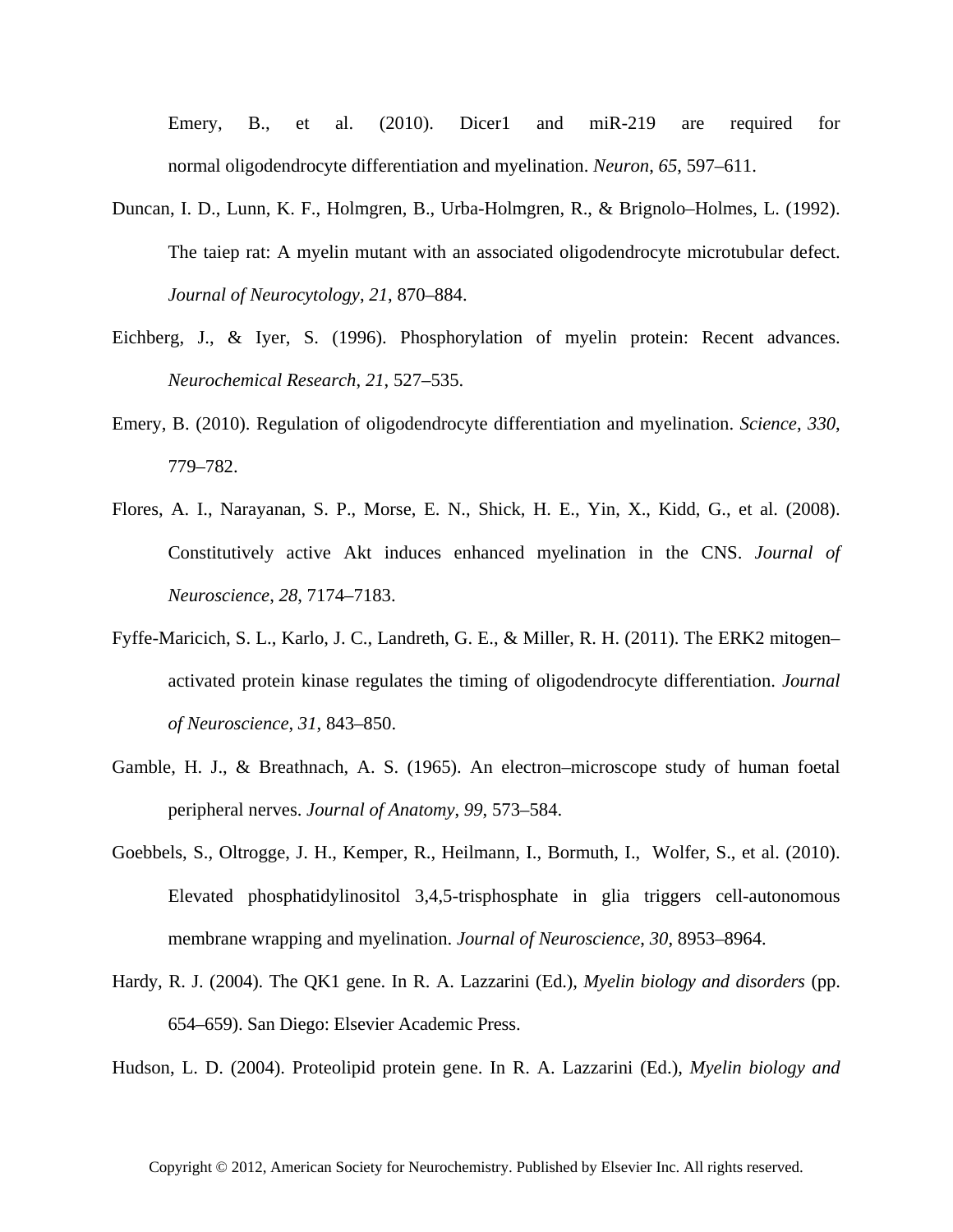*disorders* (pp. 401–420). San Diego: Elsevier Academic Press.

- Jessen, K. R., & Mirsky, R. (2005). The origin and development of glial cells in peripheral nerves. *Nature Reviews Neuroscience*, *6*, 671–682.
- Jortner, B. S. (2000). Mechanisms of toxic injury in the peripheral nervous system: Neuropathologic considerations. *Toxicologic Pathology*, *28*, 54–69.
- Jurevics, H., & Morell, P. (1995). Cholesterol for synthesis of myelin is made locally, not imported into brain. *Journal of Neurochemistry*, *64*, 895–901.
- Kao, S. C., Wu, H., Xie, J., Chang, C. P., Ranish, J. A., Graef, I. A., et al. (2009). Calcineurin/NFAT signaling is required for neuregulin-regulated Schwann cell differentiation. *Science*, *323*, 651–654.
- Kroepfl, J. F., & Gardinier, M. V. (2001). Mutually exclusive apicobasolateral sorting of two oligodendroglial membrane proteins, proteolipid protein and myelin*/*oligodendrocyte glycoprotein, in Madin-Darby canine kidney cells. *Journal of Neuroscience Research*, *66*, 1140–1148.
- LaMantia, A. S., & Rakic, P. (1990). Cytological and quantitative characteristics of four cerebral commissures in the rhesus monkey. *The Journal of Comparative Neurology*, *291*, 520– 537.
- Lazzarini, R. A. (2004). *Myelin biology and disorders*. San Diego: Elsevier Academic Press.
- Macklin, W. B. (2010). The myelin brake: When enough is enough. *Science Signaling*, *3*, e32.
- Mallon, B. S., Shick, H. E., Kidd, G. J., & Macklin, W. B. (2002). Proteolipid promoter activity distinguishes two populations of NG2-positive cells throughout neonatal cortical development. *Journal of Neuroscience*, *22*, 876–885.

McCarthy, K. D., & de Vellis, J. (1980). Preparation of separate astroglial and oligodendroglial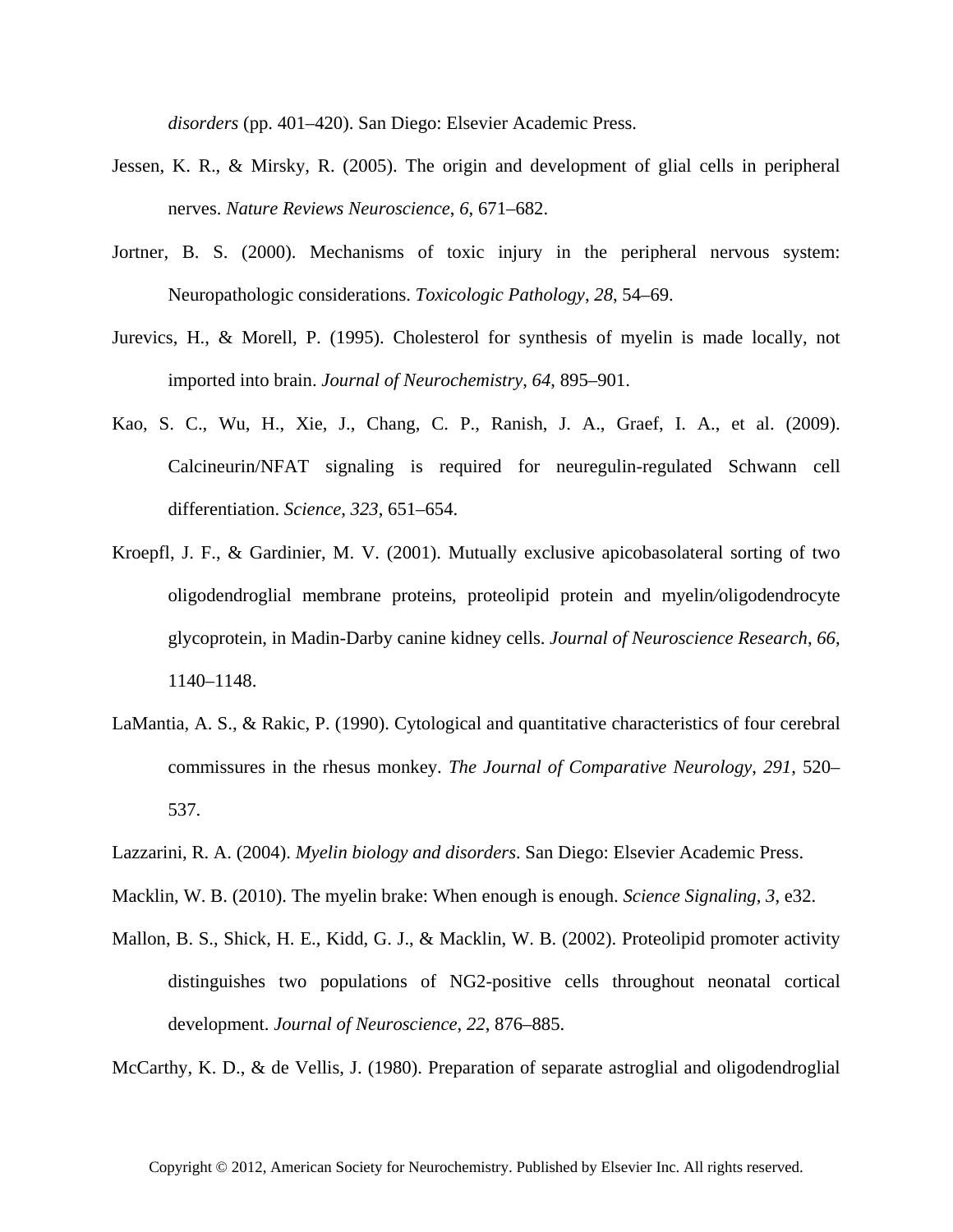cell cultures from rat cerebral tissue. *Journal of Cell Biology*, *85*, 890–902.

- Monk, K. R., & Talbot, W. S. (2009). Genetic dissection of myelinated axons in zebrafish. *Current Opinion in Neurobiology*, *19*, 486–490.
- Morell, P., & Toews, A. D. (1996). Schwann cells as targets for neurotoxicants. *Neurotoxicology*, *17*, 685–695.
- Morell, P. (1984). *Myelin*. New York: Plenum Press.
- Narayanan, S. P., Flores, A. I., Wang, F., & Macklin, W. B. (2009). Akt signals through the mammalian target of rapamycin pathway to regulate CNS myelination. *Journal of Neuroscience*, *29*, 6860–6870.
- Nave, K. A., & Griffiths, I. R. (2004). Models of Pelizeaus-Merzbacher disease. In R. A. Lazzarini (Ed.), *Myelin biology and disorders* (pp. 1125–1142). San Diego: Elsevier Academic Press.
- Nave, K. A. (2010). Myelination and support of axonal integrity by glia. *Nature*, *468*, 244–252.
- Newbern, J. M., Li, X., Shoemaker, S. E., Zhou, J., Zhong, J., Wu, Y., et al. (2011). Specific functions for ERK*/*MAPK signaling during PNS development. *Neuron*, *69*, 91–105.
- Partadiredja, G., Miller, R., & Oorschot, D. E. (2003). The number, size, and type of axons in rat subcortical white matter on left and right sides: A stereological, ultrastructural study. *Journal of Neurocytology*, *32*, 1165–1179.
- Perlin, J. R., & Talbot, W. S. (2007). Putting the glue in glia: Necls mediate Schwann cell axon adhesion. *Journal of Cell Biology*, *178*, 721–723.
- Pfeiffer, S. E. (1984). Oligodendrocyte development in culture systems. In W. T. Norton (Ed.), *Oligodendroglia, advances in neurochemistry* (pp. 233–298). New York/London: Plenum.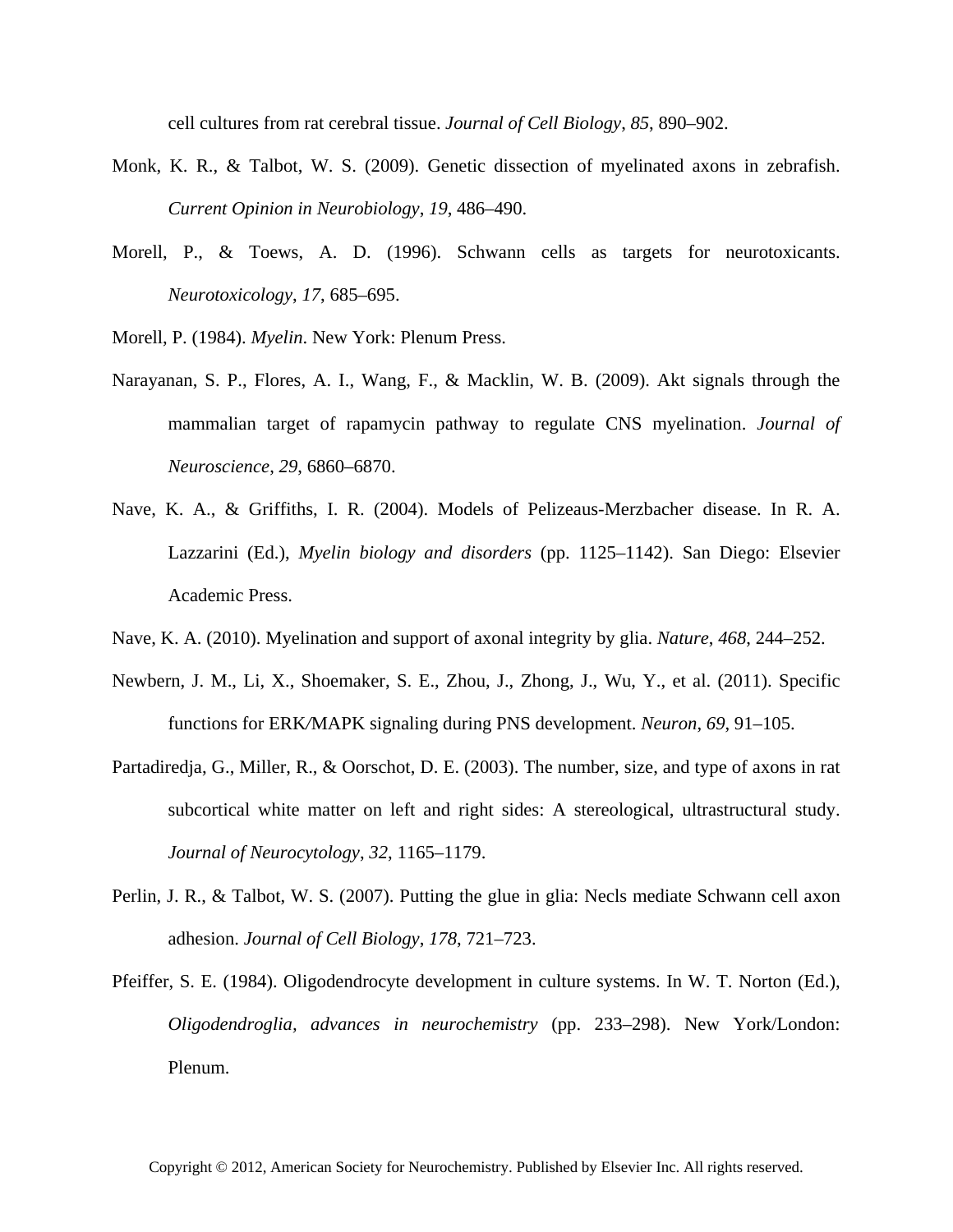- Scherer, S. S., & Wrabetz, L. (2008). Molecular mechanisms of inherited demyelinating neuropathies. *Glia*, *56*, 1578–1589.
- Seggie, J., & Berry, M. (1972). Ontogeny of interhemispheric evoked potentials in the rat: Significance of myelination of the corpus callosum. *Experimental Neurology*, *35*, 215– 232.
- Song, J., Carson, J. H., Barbarese, E., Li, F. Y., & Duncan, I. D. (2003). RNA transport in oligodendrocytes from the taiep mutant rat. *Molecular and Cellular Neurosciences*, *24*, 926–938.
- Taveggia, C., Thaker, P., Petrylak, A., Caporaso, G. L., Toews, A., Falls, D. L., et al. (2008). Type III neuregulin-1 promotes oligodendrocyte myelination. *Glia*, *56*, 284–293.
- Taveggia, C., Zanazzi, G., Petrylak, A., Yano, H., Rosenbluth, J., Einheber, S., et al. (2005). Neuregulin-1 type III determines the ensheathment fate of axons. *Neuron*, *47*, 681–694.
- Taylor, C. M., Marta, C. B., Bansal, R., & Pfeiffer, S. E. (2004). The transport, assembly and function of myelin lipids. In R. A. Lazzarini (Ed.), *Myelin biology and disorders* (pp. 57– 88). San Diego: Elsevier Academic Press.
- Trapp, B. D., Pfeiffer, S. E., Anitei, M., & Kidd, G. (2004). Cell biology of myelin assembly. In R. A. Lazzarini (Ed.), *Myelin biology and disorders* (pp. 29–55). San Diego: Elsevier Academic Press.
- Trapp, B. D., & Kidd, G. J. (2004). Structure of the myelinated axon. In R. A. Lazzarini (Ed.), *Myelin biology and disorders* (pp. 3–27). San Diego, CA: Elsevier, Inc..
- Tyler, W. A., Gangoli, N., Gokina, P., Kim, H. A., Covey, M., Levison, S. W., et al. (2009). Activation of the mammalian target of rapamycin (mTOR) is essential for oligodendrocyte differentiation. *Journal of Neuroscience*, *29*, 6367–6378.